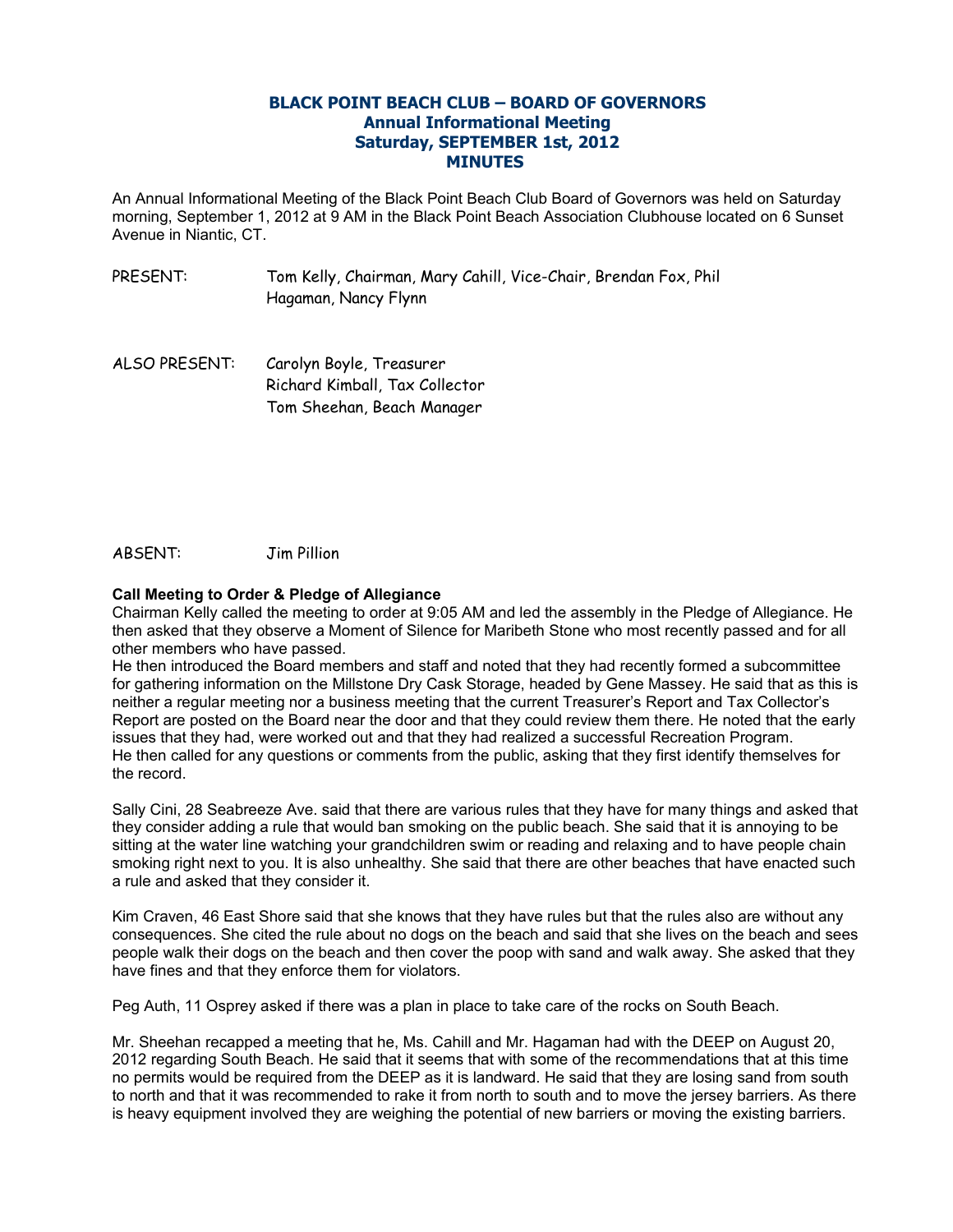He noted that the same thing is happening at Main Beach and can be evidenced by the crescent shape of the beach.

Wendy H. Bourget, 1 Osprey Rd. said that some of them are in possession of really old photos of the beach and that they may want to see them in order to view the changes over time. She said that she has great aerials of South Beach. She also thanked Mr. Sheehan for his efforts.

Gene Massey, 10 Brightwater mentioned the goose droppings and asked how they plan to deal with it. Mr. Sheehan said that this is an issue not exclusive to South Beach and that they have goose lines out and that the plan is to install more of those lines.

Susan Daly, 7 Brightwater said that Mike Nebelung has a rake that will go deep into the sand to get the rocks off the beach and that she has spoken with him and he has said that he would give them a good price as he can sell the rocks for driveways.

Mr. Sheehan said that they stopped using the Town's surf rake a few weeks ago and that they are looking into a sand sifter – but that is an expensive process.

Nancy Condon, 18 Seaview Ave. said that there is a liability at the boat launch as it is slippery. Also, regarding the boats that were put at the boat launch area – she said that she is not sure that was very well thought out as it is a problem for the small boats and the kayaks that were launching from there.

Mr. Kelly said that people were parking there and the rocks were put there to keep it from being a parking area.

Ms. Condon said that she thinks that they are punishing people and keeping them from using what they should be able to use. She said that she is at the each everyday and that she does not see the parking problem that they are talking about.

Mr. Sheehan said that he is at the beach everyday and that he has seen people parking there including a landscaper who parked and took off. He said that he has also received a call from a member regarding this problem.

Ms. Condon asked if what he is saying is that because the contractors park there that now the residents are not allowed to use the area, their area.

Mr. Sheehan said that the majority of launches there are jet skis and from his observations they are also not from our beach.

Patty Dawes, 5 Park Court asked if they could think about a noise ordinance as they had a neighbor out mowing his lawn at 10:30 PM one night and after they had asked him to stop, they ended up calling the police. She noted that they do have rules regarding the clubhouse and noise has to stop at 11 PM. She also said that when they have public meetings or events here that the people are very discourteous and they park on people's lawns and on the street when there is no such parking allowed.

Frank Neri, 11 Billow Road suggested that they put a sign on each side of the boat ramp that warns that the surface may be slippery.

Tom Hickey, 18 Sunset said that Garrett is his son and is now back in school. Garrett asked that he report on the final fundraiser proceeds. He said that it brought in \$1500.

Will Fountain, 31 Whitecap said that regarding the parking on the streets that he was on East Shore and he saw a policeman directing people around some people replacing a pole and that he asked him about the parking on the street. The policeman said that there is no such ordinance in the town regarding no parking on the street and that they can park if it is paved – However; they can state at the entrances to BP that there is No Street Parking.

Phil Lombardo, 3 East Shore Dr. said that there is a sign at the entrance to BP that states that there is No Street Parking – the bushes near it just need to be trimmed so that it can be more easily seen.